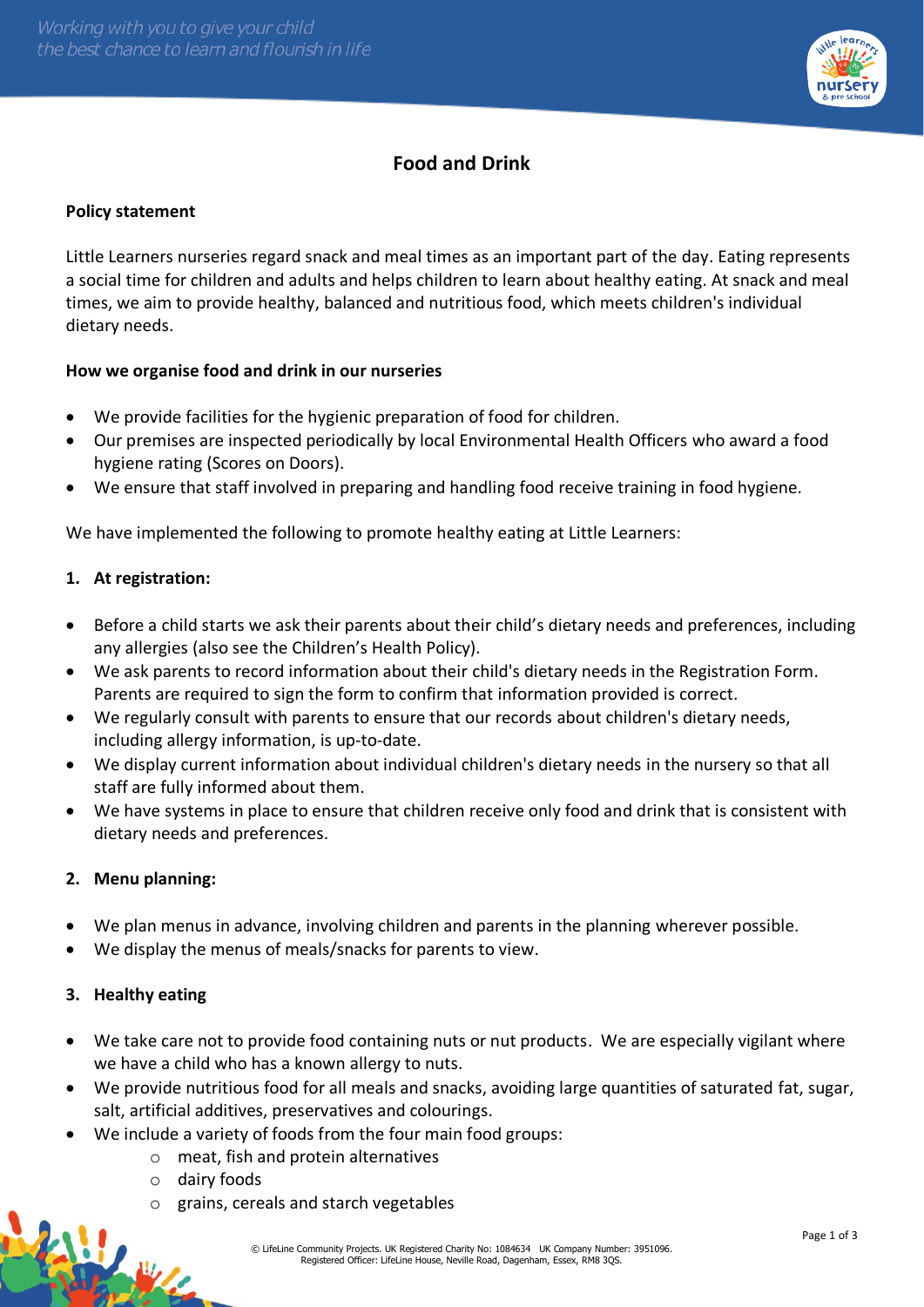#### o fruit and vegetables.



- Fresh drinking water is available and accessible to children at all times.
- We let children know how to access water and let them know that they can ask for water at any time during the day.
- Water is provided for babies in beakers which are given at various times during the day.
- Toddler's water beakers are easily accessible to them on their level so they can access them when they need a drink of water.
- For young children who drink milk, we provide whole pasteurised milk.
- So the transition from whole pasteurised milk to semi-skimmed is gradual, we slowly introduce semiskimmed milk from the age of two years, firstly into meals and dishes, such as on cereal or in white sauces. We then offer semi-skimmed milk as a drink.
- We provide children with utensils that are appropriate to their age and stage of development and, where relevant, eating practices in their culture.
- In order to protect children with food allergies, we do not allow children to share or swap their food with one another.
- For each child under two, we provide parents with daily written information about feeding routines, intake and preferences.

#### **4. Culture**

- We include foods from children's cultural backgrounds.
- We provide a vegetarian alternative on days when meat or fish are offered and make every effort to ensure Halal meat or Kosher food is available for children who require it.
- We require staff to show sensitivity in providing for children's diets and allergies. Staff do not use a child's diet or allergy as a label for the child, or make a child feel singled out because of her/his diet or allergy.

### **5. Social meal times**

- We organise meal and snack times so that they are social occasions in which children and staff participate. As part of Millie's Mark, all staff sit and eat with children during meal times to role behaviour and encourage a healthy relationship with food.
- We use meal and snack times to help children develop independence through making choices, serving food and drink, and feeding themselves.

#### **6. Packed meals**

Parents who provide packed meals for their child must be aware of the following:

- All meals must be provided for cover the hours the child attends nursery this includes where relevant, breakfast cereal (milk will be supplied by nursery), a mid-morning snack, lunch, an afternoon snack and tea.
- Due to our limited storage we do not have the facilities to store any items in our fridge. Therefore, all foods brought in must not require refrigeration. Tea is served between 3pm and 4pm so this needs to be taken into account when planning what to supply as food will be out of the fridge for some time.